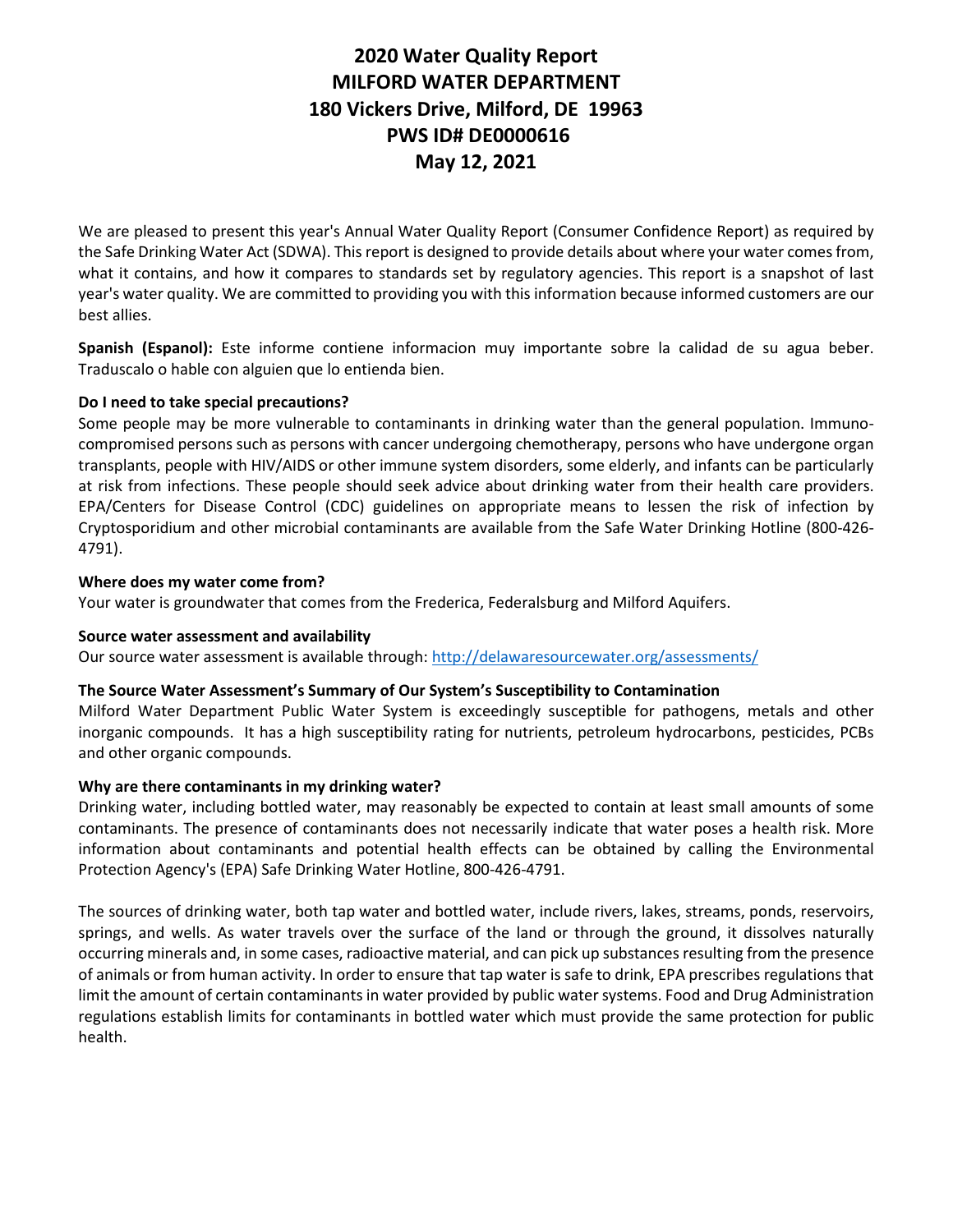Contaminants that may be present in source water include:

- Microbial contaminants, such as viruses and bacteria, which may come from sewage treatment plants, septic systems, agricultural livestock operations, and wildlife.
- Inorganic contaminants, such as salts and metals, which can be naturally occurring or result from urban stormwater runoff, industrial or domestic wastewater discharges, oil and gas production, mining, or farming.
- Pesticides and herbicides, which may come from a variety of sources such as agriculture, urban stormwater runoff, and residential uses.
- Organic chemical contaminants, including synthetic and volatile organic chemicals, which are byproducts of industrial processes and petroleum production, and can also come from gas stations, urban stormwater runoff, and septic systems.
- Radioactive contaminants, which can be naturally-occurring or be the result of oil and gas production and mining activities.

#### **How can I get involved?**

If you have any questions about this report or concerning your water utility, please contact Steve Ellingsworth at 302-270-5265. If you want to learn more about your water utility, please attend our meetings held the  $2^{nd}$  &  $4^{th}$ Monday of each month at 7:00 pm at City Hall, 201 S. Walnut Street, Milford, DE 19963. We want our valued customers to be informed about their water utility.

#### **Additional information about lead**

If present, elevated levels of lead can cause serious health problems, especially for pregnant women and young children. Lead in drinking water is primarily from materials and components associated with service lines and home plumbing. Milford Water Department is responsible for providing high quality drinking water, but cannot control the variety of materials used in plumbing components. When your water has been sitting for several hours, you can minimize the potential for lead exposure by flushing your tap for 30 seconds to 2 minutes before using water for drinking or cooking. If you are concerned about lead in your water, you may wish to have your water tested. Information on lead in drinking water, testing methods, and steps you can take to minimize exposure is available from the Safe Drinking Water Hotline or at:<http://www.epa.gov/safewater/lead>

#### **Violations:**

2020 – MCL Average Fluoride – Water samples showed that the amount of this contaminant in our drinking water was above its standard (called a maximum contaminant level and abbreviated MCL) from 06/23/2020 to 07/22/2020.

#### **Additional information about fluoride**

Some people who drink water containing fluoride in excess of the MCL over many years could get bone disease, including pain and tenderness of the bones. Fluoride in drinking water at half the MCL or more may cause mottling of children's teeth, usually in children less than nine years old. Mottling, also known as dental fluorosis, may include brown staining and/or pitting of the teeth, and occurs only in developing teeth before they erupt from the gums.

#### **For more information, contact:**

Steve Ellingsworth Milford Water Department 180 Vickers Drive, Milford, DE 19963 (302) 270-5265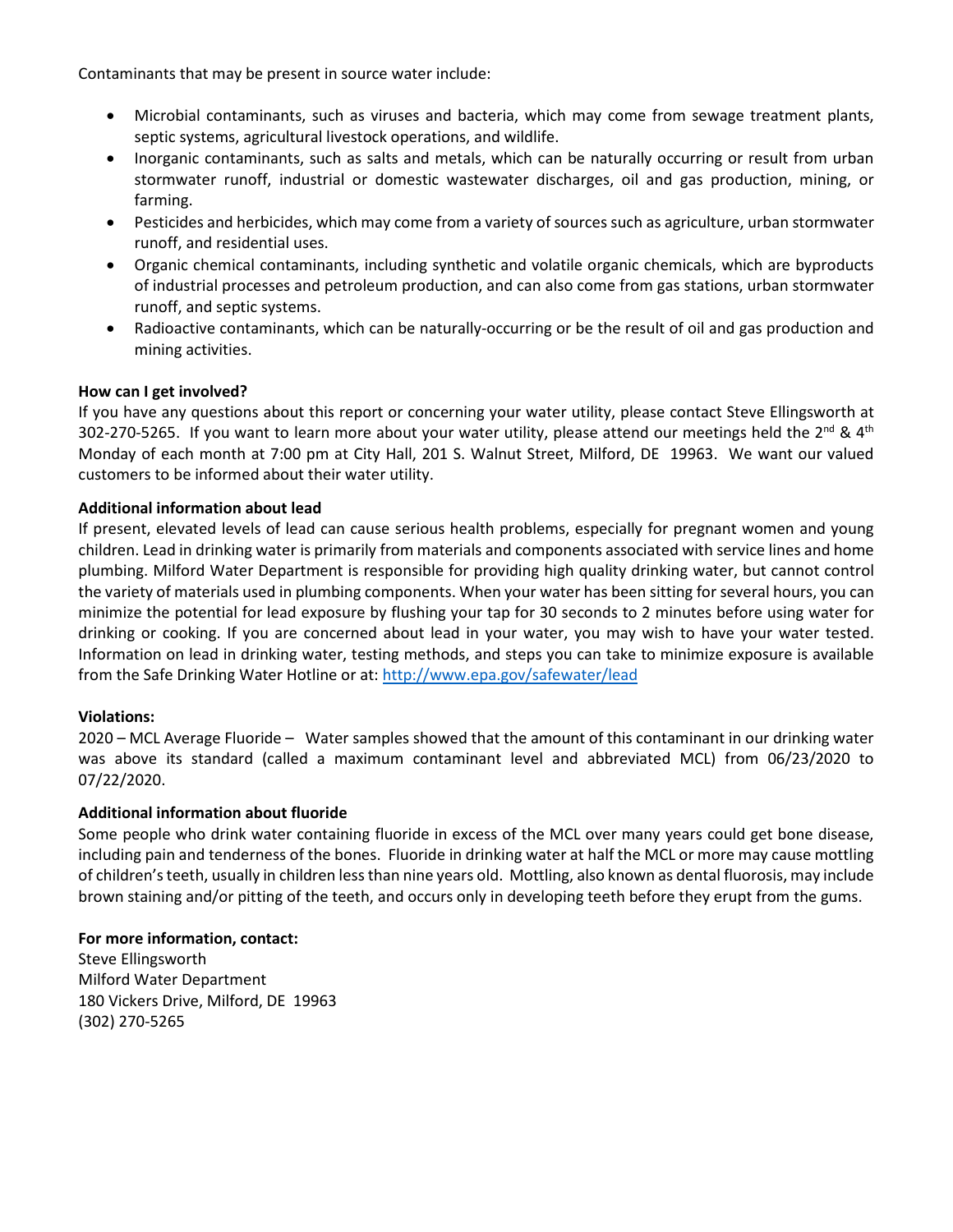# **Water Quality Data Tables**

In order to ensure that tap water is safe to drink, EPA prescribes regulations which limit the amount of contaminants in water provided by public water systems. The table below lists all of the drinking water contaminants that we detected during the calendar year of this report. Although many more contaminants were tested, only those substances listed below were found in your water. All sources of drinking water contain some naturally occurring contaminants. At low levels, these substances are generally not harmful in our drinking water. Removing all contaminants would be extremely expensive, and in most cases, would not provide increased protection of public health. A few naturally occurring minerals may actually improve the taste of drinking water and have nutritional value at low levels. Unless otherwise noted, the data presented in this table is from testing done in the calendar year of the report. The EPA or the State requires us to monitor for certain contaminants less than once per year because the concentrations of these contaminants do not vary significantly from year to year, or the system is not considered vulnerable to this type of contamination. As such, some of our data, though representative, may be more than one year old. In this table you will find terms and abbreviations that might not be familiar to you. To help you better understand these terms, we have provided the definitions in the tables below.

## **Definitions**

| <b>Unit Descriptions</b> |                                                        |  |  |  |  |  |  |  |
|--------------------------|--------------------------------------------------------|--|--|--|--|--|--|--|
| Term                     | <b>Definition</b>                                      |  |  |  |  |  |  |  |
| ppm                      | ppm: parts per million, or milligrams per liter (mg/L) |  |  |  |  |  |  |  |
| ppb                      | ppb: parts per billion, or micrograms per liter (µg/L) |  |  |  |  |  |  |  |
| NA.                      | NA: not applicable                                     |  |  |  |  |  |  |  |
| ND.                      | ND: Not detected                                       |  |  |  |  |  |  |  |
| NR.                      | NR: Monitoring not required, but recommended.          |  |  |  |  |  |  |  |

| <b>Important Drinking Water Definitions</b> |                                                                                                                                                                                                                                                                     |  |  |  |  |
|---------------------------------------------|---------------------------------------------------------------------------------------------------------------------------------------------------------------------------------------------------------------------------------------------------------------------|--|--|--|--|
| <b>Term</b>                                 | <b>Definition</b>                                                                                                                                                                                                                                                   |  |  |  |  |
| <b>MCLG</b>                                 | MCLG: Maximum Contaminant Level Goal: The level of a contaminant in drinking water below which there is no<br>known or expected risk to health. MCLGs allow for a margin of safety.                                                                                 |  |  |  |  |
| <b>MCL</b>                                  | MCL: Maximum Contaminant Level: The highest level of a contaminant that is allowed in drinking water. MCLs are<br>set as close to the MCLGs as feasible using the best available treatment technology.                                                              |  |  |  |  |
| <b>SMCL</b>                                 | SMCL: Suggested Maximum Contaminant Level for aesthetic contaminants.                                                                                                                                                                                               |  |  |  |  |
| TT                                          | TT: Treatment Technique: A required process intended to reduce the level of a contaminant in drinking water.                                                                                                                                                        |  |  |  |  |
| AL                                          | AL: Action Level: The concentration of a contaminant which, if exceeded, triggers treatment or other requirements<br>which a water system must follow.                                                                                                              |  |  |  |  |
|                                             | MRDLG: Maximum residual disinfection level goal. The level of a drinking water disinfectant below which there is<br>MRDLG no known or expected risk to health. MRDLGs do not reflect the benefits of the use of disinfectants to control<br>microbial contaminants. |  |  |  |  |
| <b>MRDL</b>                                 | MRDL: Maximum residual disinfectant level. The highest level of a disinfectant allowed in drinking water. There is<br>convincing evidence that addition of a disinfectant is necessary for control of microbial contaminants.                                       |  |  |  |  |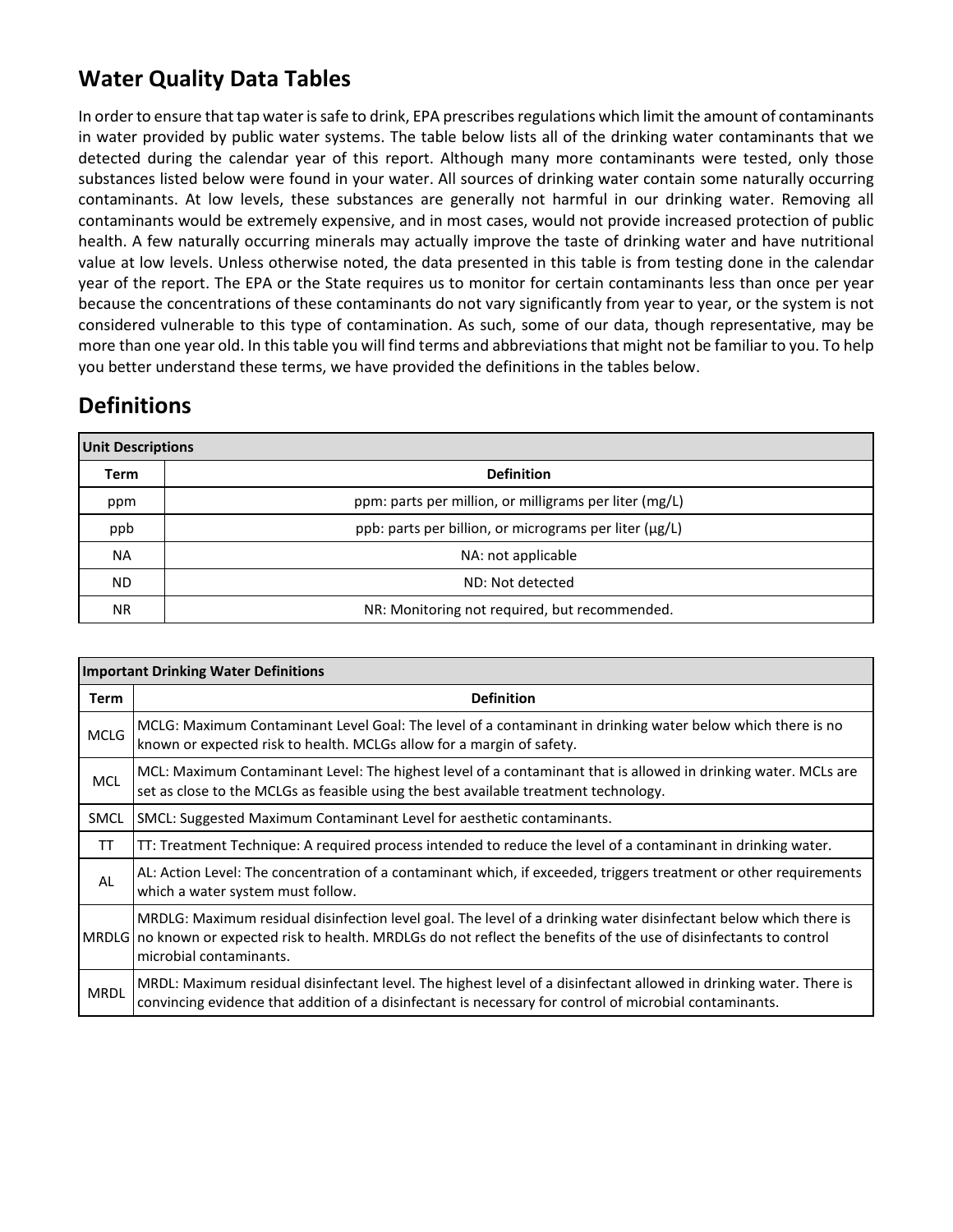| <b>Table of Regulated Contaminants Utilizing 2020 Test Results</b> |  |
|--------------------------------------------------------------------|--|
|--------------------------------------------------------------------|--|

| <b>Lead and Copper</b>                     | <b>Units</b> | <b>MCLG</b>     | <b>AL</b>    | 90 <sup>th</sup><br>Percentile | # sites<br>over AL  | Sample<br><b>Date</b> | <b>Violation</b> | <b>Typical Source of Contamination</b>                                                                                             |
|--------------------------------------------|--------------|-----------------|--------------|--------------------------------|---------------------|-----------------------|------------------|------------------------------------------------------------------------------------------------------------------------------------|
| Lead                                       | ppb          | 0               | 15           | 1.2                            | 0                   | 2019                  | <b>No</b>        | Corrosion of household plumbing<br>systems; erosion of natural deposits                                                            |
| Copper                                     | ppm          | 1.3             | 1.3          | 0.041                          | $\mathbf 0$         | 2019                  | <b>No</b>        | Erosion of natural deposits; leaching<br>from wood preservatives; corrosion of<br>household plumbing system.                       |
| <b>Regulated Contaminants</b>              | <b>Units</b> | <b>MCLG</b>     | <b>MCL</b>   | <b>Highest</b><br>Level        | Range               | Sample<br><b>Date</b> | <b>Violation</b> | <b>Typical Source of Contamination</b>                                                                                             |
| Haloacetic acids<br>(HAA5)                 | ppb          | n/a             | 60           | 8                              | $6.206 -$<br>10.279 | 2020                  | <b>No</b>        | By-product of drinking water<br>chlorination                                                                                       |
| <b>Total Trihalomethanes</b><br>(TTHM)     | ppb          | n/a             | 80           | 21                             | 9.6-31.66           | 2020                  | <b>No</b>        | By-product of drinking water<br>disinfection                                                                                       |
| Chlorine                                   | ppm          | MRDLG MRDL<br>4 | 4            | 1.48                           | $0.46 - 1.48$       | 2020                  | No               | Water additive to control microbes.                                                                                                |
| Fluoride                                   | ppm          | $\overline{2}$  | 2            | 3                              | $0.0843 -$<br>3.69  | 2020                  | Yes              | Erosion of natural deposits; Water<br>additive which promotes strong teeth;<br>Discharge from fertilizer and aluminum<br>factories |
| Cyanide                                    | ppb          | 200             | 200          | 161                            | $0 - 161$           | 2020                  | <b>No</b>        | Discharge from plastic and fertilizer<br>factories; Discharge from steel/metal<br>factories.                                       |
| Nitrate (measured as<br>Nitrogen)          | ppm          | 10              | 10           | 3.501                          | $0 - 3.501$         | 2020                  | <b>No</b>        | Runoff from fertilizer use; Leaching<br>from septic tanks, sewage; Erosion of<br>natural deposits.                                 |
| Nitrite (measured as<br>nitrogen)          | ppm          | $\mathbf{1}$    | $\mathbf{1}$ | 0.228                          | $0 - 0.228$         | 2020                  | No               | Runoff from fertilizer use; Leaching<br>from septic tanks, sewage; Erosion of<br>natural deposits.                                 |
| <b>Combined Radium</b><br>226/228          | pCi/L        | 0               | 5            | $\overline{2}$                 | $0.82 - 2.4$        | 2020                  | No               | Erosion of natural deposits.                                                                                                       |
| Gross alpha excluding<br>radon and uranium | pCi/L        | 0               | 15           | 3.3                            | $0.96 - 3.3$        | 2020                  | No               | Erosion of natural deposits.                                                                                                       |

### **Delaware Secondary Drinking Water Standards**

|                     |              | -                 |         |                 |
|---------------------|--------------|-------------------|---------|-----------------|
| <b>Contaminants</b> | <b>Units</b> | <b>State SMCL</b> | Average | Range           |
| Alkalinity          | ppm          | n/a               | 166.88  | 154-179         |
| Chloride            | ppm          | 250               | 6.66    | 4.0962-15.9069  |
| Iron                | ppb          | 300               | 0.02    | 0-0.1536        |
| Manganese           | ppb          | 50                | 0.021   | 0.01807-0.03795 |
| Sodium              | ppm          | n/a               | 19.223  | 10.74-42.31     |
| Sulfate             | ppm          | 250               | 3.263   | 1.2135-15.3962  |